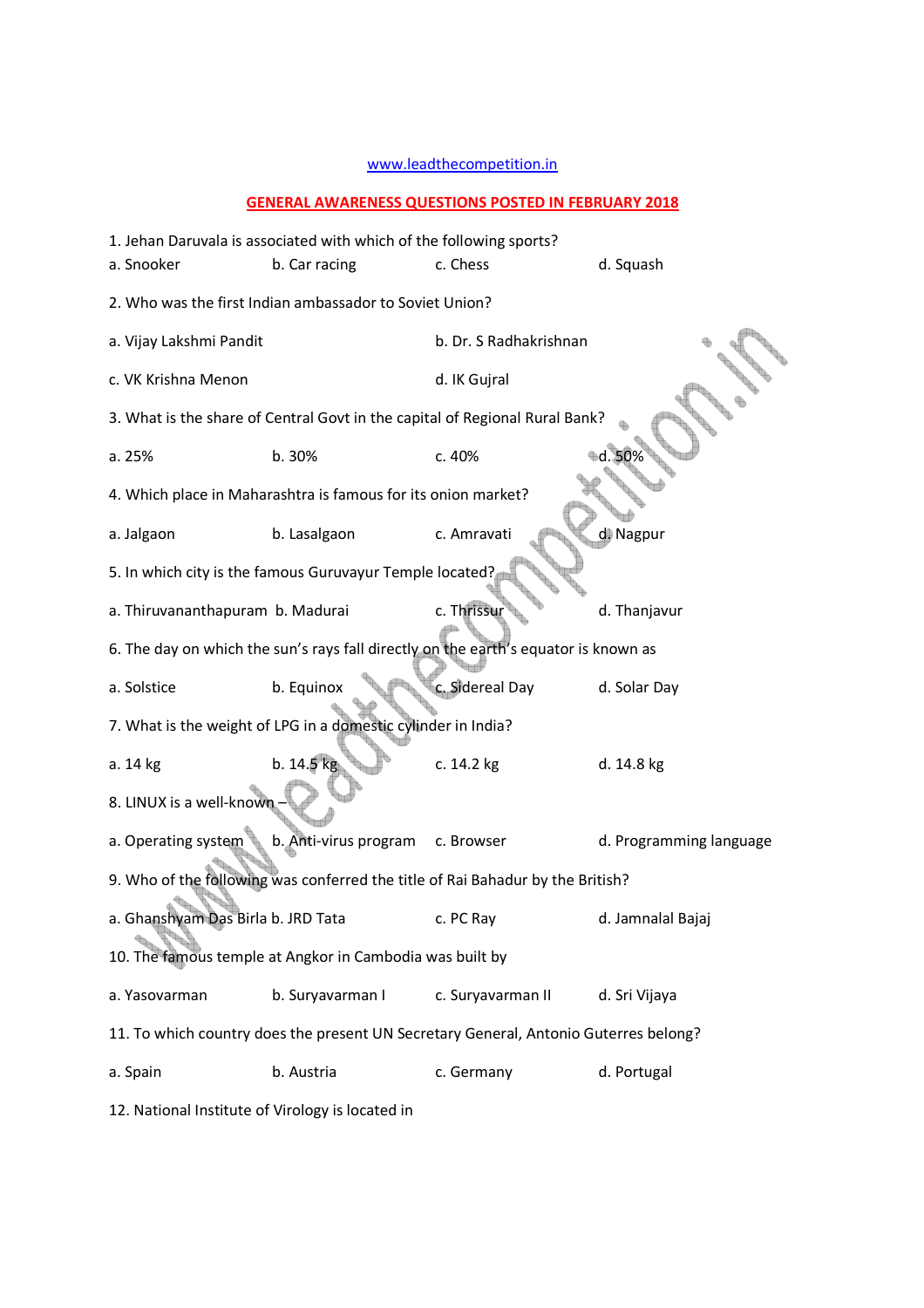| a. Pune                                    | b. Hyderabad                                                                 | c. Chandigarh       | d. Lucknow          |
|--------------------------------------------|------------------------------------------------------------------------------|---------------------|---------------------|
|                                            | 13. Which Indian Prime Minister signed the Indus Water Treaty with Pakistan? |                     |                     |
| a. Jawaharlal Nehru                        | b. Lal Bahadur Shastri c. Indira Gandhi                                      |                     | d. Gulzarilal Nanda |
|                                            | 14. Which place in West Bengal was under the control of French till 1952?    |                     |                     |
| a. Bardhaman                               | b. Chandernagar                                                              | c. Darjeeling       | d. 24 Parganas      |
|                                            | 15. The percentage of nitrogen in the atmosphere is                          |                     |                     |
| a. 52%                                     | b. 66%                                                                       | c. 78%              | d. 82%              |
|                                            | 16. Dargah of Khwaja Moinuddin Chisti is located at                          |                     |                     |
| a. Fatehpur Sikri                          | b. Ajmer                                                                     | c. Lahore           |                     |
| 17. Paraffin wax is obtained from          |                                                                              |                     |                     |
| a. Coal                                    | b. Trees                                                                     | c. Petroleum        | d. Animals          |
| 18. Citrus canker is a disease caused by   |                                                                              |                     |                     |
| a. Fungi                                   | b. Protozoa                                                                  | c. Virus            | d. Bacteria         |
|                                            | 19. Which of the following is a scalar quantity?                             |                     |                     |
| a. Velocity                                | b. Displacement                                                              | c. Acceleration     | d. Distance         |
|                                            | 20. The sculptures at Elephanta near Mumbai were carved during the reign of  |                     |                     |
| a. Rashrakuta dynasty                      | b. Chola dynasty                                                             | c. Chalukya dynasty | d. Pallava dynasty  |
|                                            | 21. Which language is commonly used to develop mobile applications?          |                     |                     |
| a. Javascript                              | b. HTML                                                                      | c. Java             | d. PHP              |
|                                            | 22. Megasthenes was the ambassador of _______ in the Mauryan court.          |                     |                     |
| a. Alexander                               | b. Seleucus                                                                  | c. Darius I         | d. Cyrus            |
|                                            | 23. Which is the chief nitrogenous waste in the human body?                  |                     |                     |
| a. Ammonia                                 | b. Uric acid                                                                 | c. Creatinine       | d. Urea             |
| 24. Which of the following is a rabi crop? |                                                                              |                     |                     |
| a. Maize                                   | b. Cotton                                                                    | c. Mustard          | d. Soyabean         |

25. The Dagaduseth Halwai Ganapati temple is located in which city?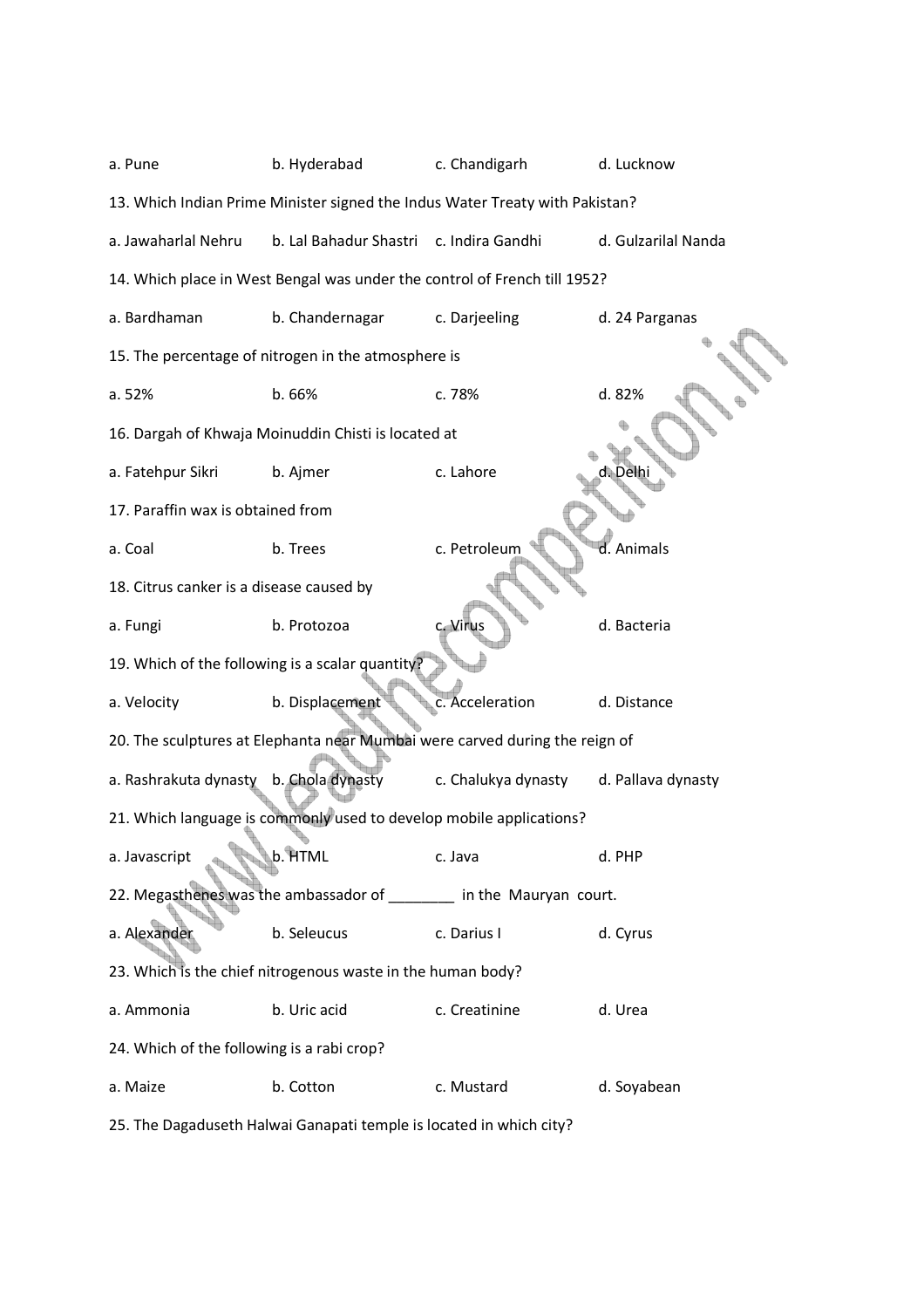| a. Nagpur                                | b. Mumbai                                                                     | c. Amaravati           | d. Pune                                                                                                 |
|------------------------------------------|-------------------------------------------------------------------------------|------------------------|---------------------------------------------------------------------------------------------------------|
|                                          |                                                                               |                        | 26. Who of the following returned the Kaiser-i-hind title in protest against Jallianwala Bagh incident? |
| a. Mahatma Gandhi                        |                                                                               | b. Rabindranath Tagore |                                                                                                         |
| c. Lokmanya Tilak                        |                                                                               | d. Motilal Nehru       |                                                                                                         |
|                                          | 27. In which city is the Asola Bhatti Wildlife sanctuary located?             |                        |                                                                                                         |
| a. Delhi                                 | b. Kolkata                                                                    | c. Chandigarh          | d. Bhopal                                                                                               |
|                                          | 28. Which ocean is associated with the Ring of Fire string of volcanoes?      |                        |                                                                                                         |
| a. Atlantic Ocean                        | b. Pacific Ocean                                                              | c. Indian Ocean        | d. Arctic Ocear                                                                                         |
|                                          | 29. How many litres are contained in one gallon?                              |                        |                                                                                                         |
| a. 3.21 litres                           | b. 3.78 litres                                                                | c. 4.24 litres         | d. 4.86 litres                                                                                          |
|                                          | 30. How many Thirtankaras have been there in Jainism                          |                        |                                                                                                         |
| a.24                                     | b. 25                                                                         | c.26                   | d. 28                                                                                                   |
| 31. The capital of Kanishka's empire was |                                                                               |                        |                                                                                                         |
| a. Purushapura                           | b. Taxila                                                                     | c. Mathura             | d. Patliputra                                                                                           |
|                                          | 32. From which of the following do the plants receive their nutrients mainly? |                        |                                                                                                         |
| a. Atmosphere                            | b. Sunlight                                                                   | c. Soil                | d. Water                                                                                                |
|                                          | 33. Rumen which is used by cows etc. to store food is a part of               |                        |                                                                                                         |
| a. Mouth                                 | b. Stomach                                                                    | c. Small intestine     | d. Large intestine                                                                                      |
| 34. The handles of utensils are made of  |                                                                               |                        |                                                                                                         |
| a. Melamine                              | b. Bakelite                                                                   | c. Polythene           | d. Nylon                                                                                                |
|                                          | 35. What causes muscle cramps after heavy exercise?                           |                        |                                                                                                         |
| a. Citric acid                           | b. Acetic acid                                                                | c. Oxalic acid         | d. Lactic acid                                                                                          |
|                                          | 36. Which type of file may carry an extension of .mpg?                        |                        |                                                                                                         |
| a. Video                                 | b. Audio                                                                      | c. Image               | d. Flash                                                                                                |
|                                          | 37. Zero Mile stone marking the geographical centre of India is located in    |                        |                                                                                                         |
| a. Bhopal                                | b. Nagpur                                                                     | c. Itarsi              | d. Amla                                                                                                 |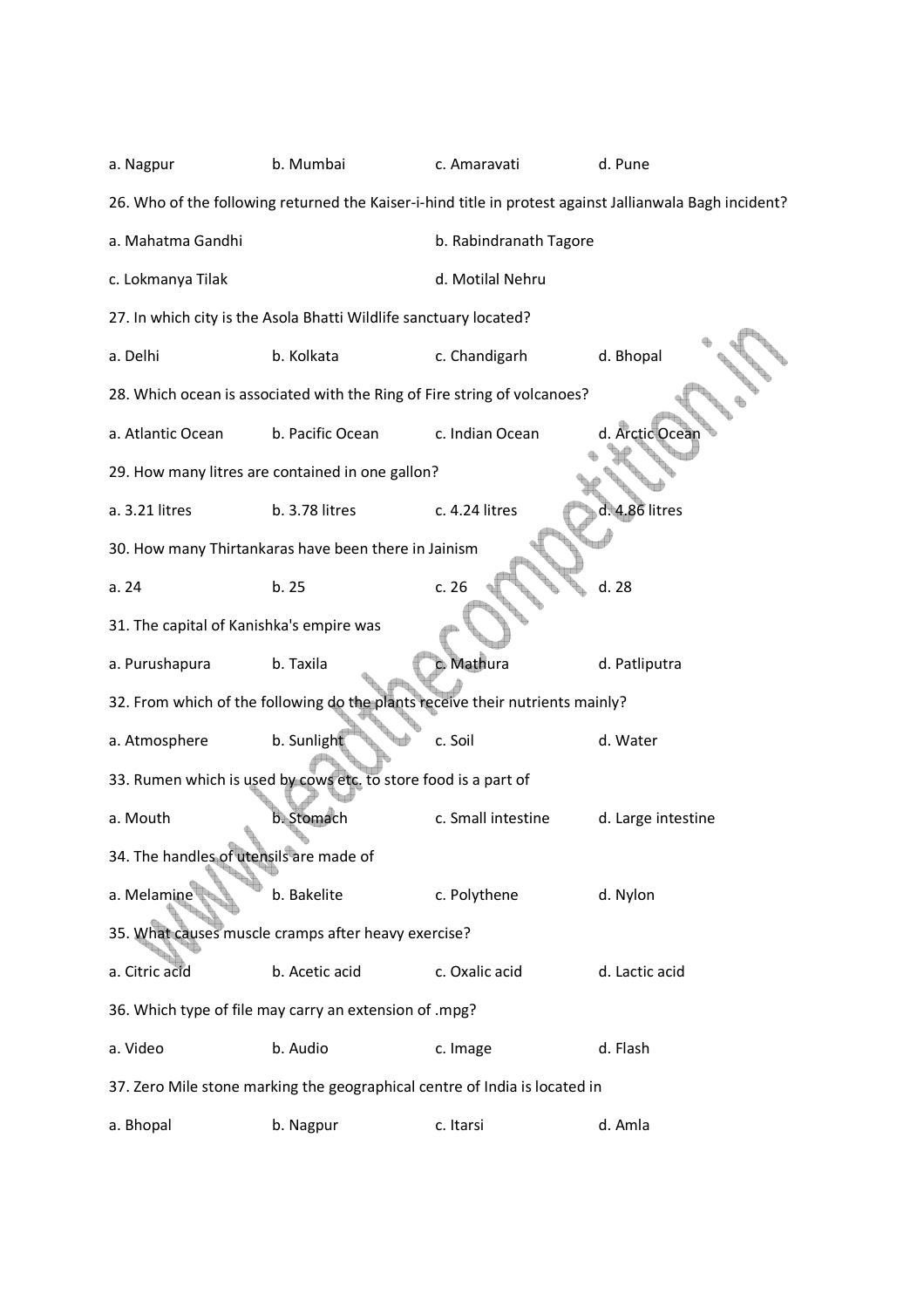|                                            | 38. Which of the following has the most number of wildlife sanctuaries in India?    |                          |                              |
|--------------------------------------------|-------------------------------------------------------------------------------------|--------------------------|------------------------------|
| a. Maharashtra                             | b. Kerala                                                                           | c. Assam                 | d. Andaman & Nicobar Islands |
|                                            | 39. Which asteroid is visible to the naked eye from the earth?                      |                          |                              |
| a. 4 Vesa                                  | b. Ceres                                                                            | c. Pallas                | d. Hygie                     |
|                                            | 40. Which State in India has a division named Tirhut?                               |                          |                              |
| a. Bihar                                   | b. Jharkhand                                                                        | c. West Bengal           | d. Sikkim                    |
|                                            | 41. The chief of Revenue Department during the Mauryan empire was                   |                          |                              |
| a. Purohit                                 | b. Amatya                                                                           | c. Samarth               | d. Mahamantr                 |
|                                            | 42. The poison of honey bee or ant is _______ in nature.                            |                          |                              |
| a. Acidic                                  | b. Alkaline                                                                         | c. Salty                 | d. Inert                     |
| 43. Which parts of plants respire?         |                                                                                     |                          |                              |
| a. Leaves                                  | b. Stems                                                                            | c. Roots                 | d. All of the above          |
|                                            | 44. Which of the following loads the operating system on starting up in a computer? |                          |                              |
| a. CMOS                                    | b. BIOS                                                                             | c. SMPS                  | d. Hard disk                 |
| 45. Increased wind speed is accompanied by |                                                                                     |                          |                              |
| a. Reduced air pressure                    |                                                                                     | b. Reduced temperature   |                              |
| c. Increased air pressure                  |                                                                                     | d. Increased temperature |                              |
|                                            | 46. In which of the following is sodium stored?                                     |                          |                              |
| a. Kerosene                                | b. Water                                                                            | c. Alcohol               | d. Ethanol                   |
|                                            | 47. Which of the following is manufactured from wood pulp?                          |                          |                              |
| a. Nylon                                   | b. Acrylic                                                                          | c. Rayon                 | d. Bakelite                  |
|                                            | 48. The city famous for its Chikankari work of embroidery is                        |                          |                              |
| a. Ludhiana                                | b. Chamba                                                                           | c. Barmer                | d. Lucknow                   |
|                                            | 49. The ratio of land surface to water surface on earth is                          |                          |                              |
| a.3:7                                      | b.4:6                                                                               | c. 2:8                   | d. 1:3                       |

50. Who was the first Chairman of University Grants Commission?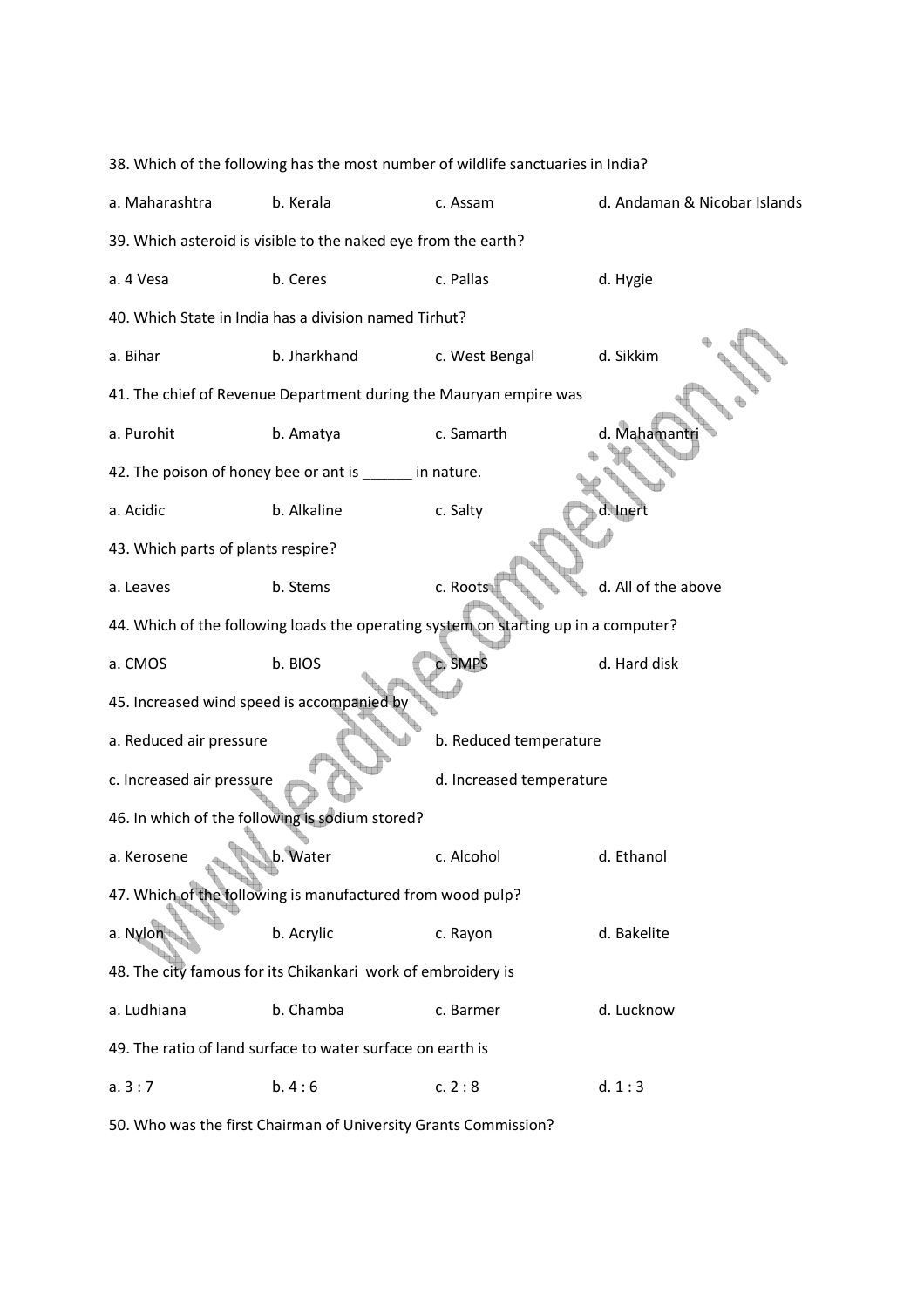a. Homi J Bhabha b. CV Raman c. SS Bhatnagar d. Satish Dhawan 51. The district administration in the Mauryan empire was under the charge of a. Rajukas b. Yuktas c. Gopa d. Gramani 52. Which of the following is known as animal starch? a. Cellulose b. Glycogen c. Lipase d. Amylase 53. Which of these is an essential character of a chemical change? a. Sound is produced b. Colour change takes place c. Gas is formed d. New product is formed 54. Which type of teeth in humans are used to bite the food? a. Molars b. Premolars c. Incisors d. Canines 55. Which city is famous for its lock manufacturing industry? a. Moradabad b. Firozabad c. Meerut d. Aligarh 56. Greenwich Meridian (0 degree longitude) does not pass through which European country? a. UK b. Spain c. Italy d. France 57. About what percentage of total water on earth is fresh water? a. 5% b. 2.5% c. 3% d. 4% 58. Who of the following is India's youngest sarpanch? a. Manjot Kaur b. Ashanya Singh c. Priya Paudyal d. Jabna Chauhan 59. The phenomenon of 3 celestial bodies aligned in a straight line is known as a. syzygy and the syzygy b. sxgxzx c. ayzygy d. fyzygy 60. In which city is the Lingaraj Temple located? a. Bhubaneswar b. Guwahati c. Vellore d. Hampi 61. Which king patronised Nagarjuna and Asvagosha? a. Chandragupta Maurya b. Harshavardhana c. Vikramaditya d. Kanishka 62. Oxygen released by plants during the process of photosynthesis comes from a. Water  $b. CO<sub>2</sub>$  c. Chlorophyll d. Tissues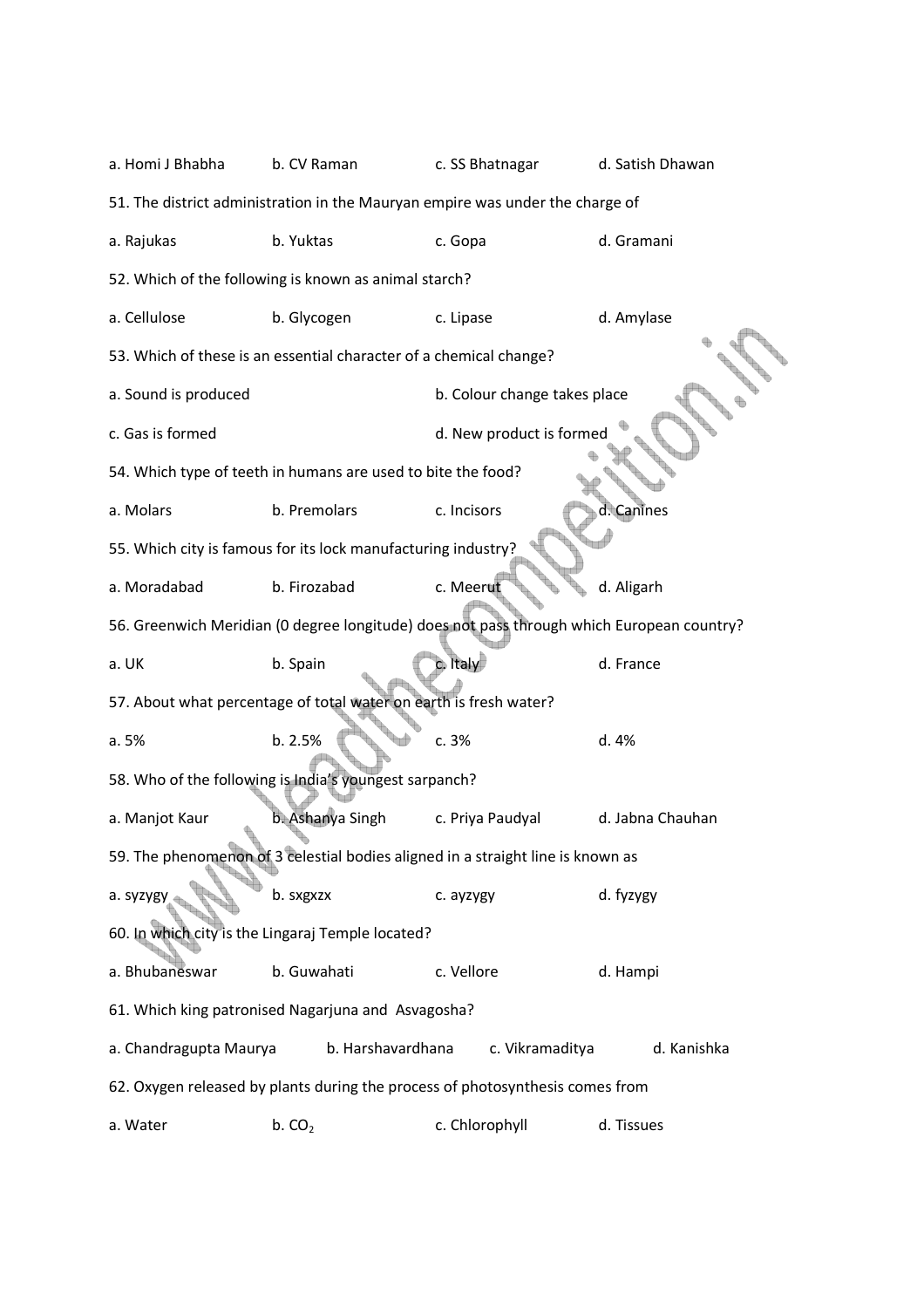|                                                   | 63. Silk is made by the silk moth in which stage of its life cycle?        |                                            |                      |
|---------------------------------------------------|----------------------------------------------------------------------------|--------------------------------------------|----------------------|
| a. Egg                                            | b. Caterpillar                                                             | c. Pupa                                    | d. Fully grown moth  |
|                                                   | 64. If the distance time graph is a straight horizontal line the object is |                                            |                      |
| a. moving with constant speed                     |                                                                            | b. is not moving                           |                      |
| c. moving with variable speed                     |                                                                            | d. moving intermittently                   |                      |
|                                                   | 65. Which of the following is used to preserve jams and squashes?          |                                            |                      |
| a. Vinegar                                        | b. Salt                                                                    | c. Sugar                                   | d. Oil               |
|                                                   | 66. Which scientist discovered that germs caused disease?                  |                                            |                      |
| a. Louis Pasteur                                  | b. Edward Jenner                                                           | c. Jonas Salk                              | d. Alexander Fleming |
|                                                   | 67. Which city is known as the Queen of Arabian Sea?                       |                                            |                      |
| a. Goa                                            | b. Kochi                                                                   | c. Mangalore                               | d. Mumbai            |
| 68. Narcondam dormant volcano is located in       |                                                                            |                                            |                      |
| a. Assam                                          | b. Lakshadeep islands                                                      | c. Andaman & Nicobar islands d. Tamil Nadu |                      |
|                                                   | 69. What is the maturity term of National Savings Certificate?             |                                            |                      |
| a. 5 or 10 years                                  | b. 5 years                                                                 | c. 10 years                                | d. 7 years 8 months  |
| 70. All India Institute of Ayurveda is located in |                                                                            |                                            |                      |
| a. Varanasi                                       | b. Haridwar                                                                | c. Patna                                   | d. New Delhi         |
| 71. In which country is Davos located?            |                                                                            |                                            |                      |
| a. Switzerland                                    | b. France                                                                  | c. Finland                                 | d. Spain             |
|                                                   | 72. ATMs that are owned and managed by non-banking entities are known as   |                                            |                      |
| a. Red Label ATMs                                 | b. White Label ATMs                                                        | c. Green Label ATMs                        | d. Blue Label ATMs   |
|                                                   | 73. In which State is the Eaglenest Wildlife Sanctuary located?            |                                            |                      |
| a. Sikkim                                         | b. Uttarakhand                                                             | c. Jharkhand                               | d. Arunachal Pradesh |
|                                                   | 74. Who founded the Gujarat Vidyapeeth in Ahmedabad in 1920?               |                                            |                      |
| a. Mahatma Gandhi                                 | b. Sardar Patel                                                            | c. Lokmanya Tilak                          | d. Acharya Kriplani  |
|                                                   | 75. The share of Sponsor bank in the capital of Regional Rural Bank is     |                                            |                      |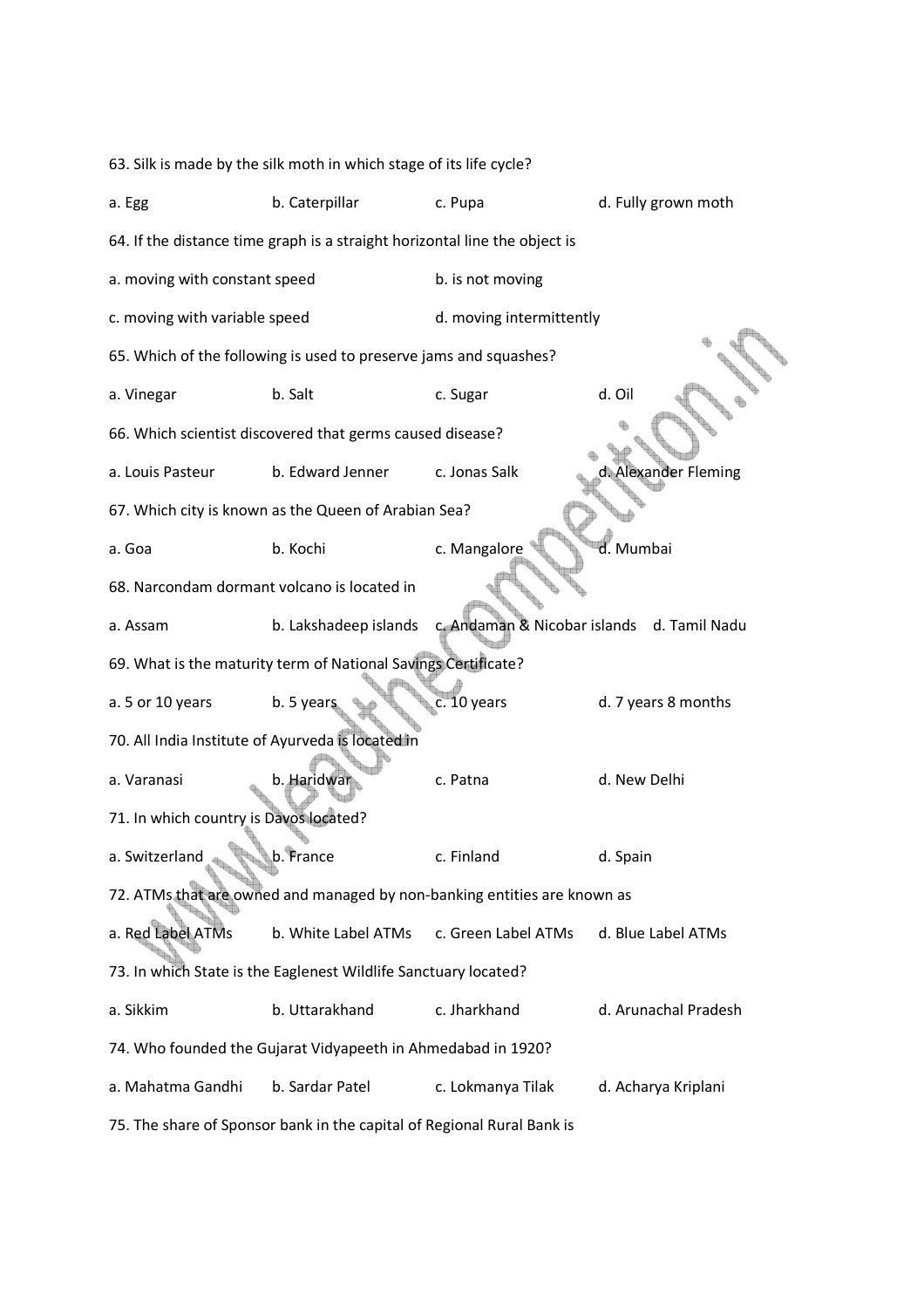| a. 50%                                         | b. 40%                                                                 | c. 35%             | d. 25%          |
|------------------------------------------------|------------------------------------------------------------------------|--------------------|-----------------|
|                                                | 76. In which year was the first budget of independent India presented? |                    |                 |
| a. 1950                                        | b. 1947                                                                | c. 1949            | d. 1952         |
|                                                | 77. Which language is written in Ol Chiki script?                      |                    |                 |
| a. Nepali                                      | b. Manipuri                                                            | c. Santali         | d. Konkani      |
| 78. Ravenshaw University is located in         |                                                                        |                    |                 |
| a. Roorkee                                     | b. Kolkata                                                             | c. Cuttack         | d. Vellore      |
| 79. Which kind of animal yields Merino wool?   |                                                                        |                    |                 |
| a. Yak                                         | b. Llama                                                               | c. Rabbit          | <b>.</b> Shee   |
| 80. Chromosomes are present in the             |                                                                        |                    |                 |
| a. Cytoplasm                                   | b. Nucleus                                                             | c. Golgi bodies    | d. Mitochondria |
| 81. The first Tamil Sangam was held at         |                                                                        |                    |                 |
| a. Kapadapuram                                 | b. Madurai                                                             | c. Kanyakumari     | d. Thanjavur    |
| 82. What type of teeth are wisdom teeth?       |                                                                        |                    |                 |
| a. Canines                                     | b. Incisors                                                            | c. Premolars       | d. Molars       |
|                                                | 83. Which is the female reproductive part of a flower?                 |                    |                 |
| a. Stamen                                      | b. Pistil                                                              | c. Anther          | d. Filament     |
| 84. Winnowing is an activity performed to      |                                                                        |                    |                 |
| a. Remove chaff from grain                     |                                                                        | b. Loosen the soil |                 |
| c. Remove weeds                                |                                                                        | d. Enrich the soil |                 |
| 85. Which was the first fully synthetic fibre? |                                                                        |                    |                 |
| a. Rayon                                       | b. Polyester                                                           | c. Nylon           | d. Acrylic      |
| 86. Which city is famous for its sandalwood?   |                                                                        |                    |                 |
| a. Mysore                                      | b. Mangalore                                                           | c. Coorg           | d. Belgaum      |
| 87. One barrel of oil is equal to              |                                                                        |                    |                 |
| a. 159 litres                                  | b. 166 litres                                                          | c. 185 litres      | d. 198 litres   |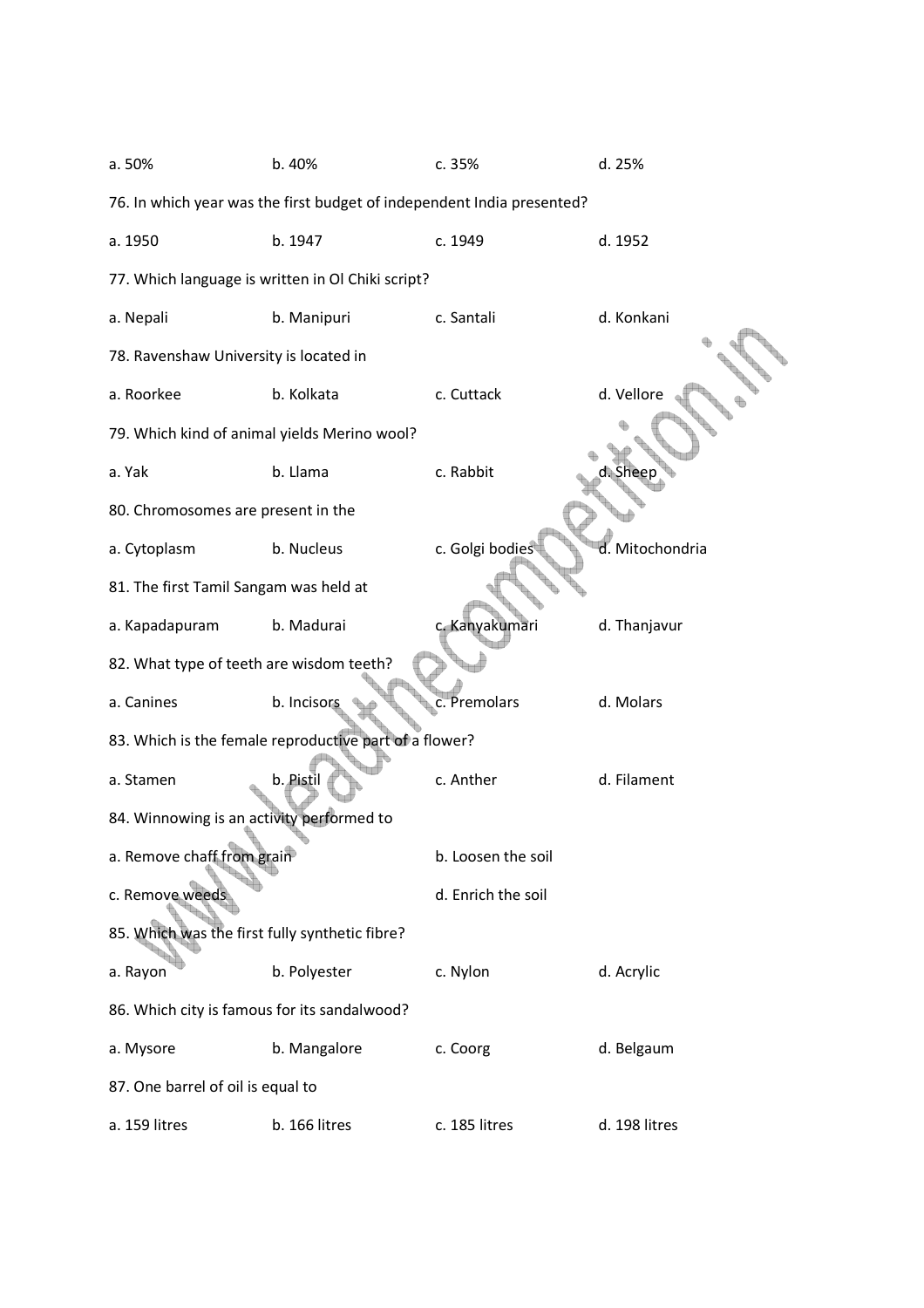|                                               | 88. The Great Artesian Basin is located in which continent?                        |                   |                    |
|-----------------------------------------------|------------------------------------------------------------------------------------|-------------------|--------------------|
| a. North America                              | b. Africa                                                                          | c. Australia      | d. South America   |
|                                               | 89. Who of the following was the youngest person to serve as the President of INC? |                   |                    |
| a. Mahatma Gandhi                             | b. Subhash Chandra Bose c. Annie Besant                                            |                   | d. Abul Kalam Azad |
|                                               | 90. Who founded the Delhi School of Economics in 1949?                             |                   |                    |
| a. VKRV Rao                                   | b. PC Mahalanobis                                                                  | c. Kaushik Basu   | d. Amartya Sen     |
|                                               | 91. Pulakesin II defeated Harshavardhana on the banks of river                     |                   |                    |
| a. Narmada                                    | b. Tapti                                                                           | c. Godavari       | d. Tapti           |
| 92. Pulses are a good source of               |                                                                                    |                   |                    |
| a. Carbohydrates                              | b. Proteins                                                                        | c. Fats           | d. Vitamins        |
|                                               | 93. The property by which a metal can be drawn into wires is known as              |                   |                    |
| a. Flexibility                                | b. Malleability                                                                    | c. Ductility      | d. Conductivity    |
|                                               | 94. Who coined the term cell after observing it under a microscope?                |                   |                    |
| a. Robert Hooke                               | b. Louis Pasteur                                                                   | c. William Harvey | d. Henry Cavendish |
|                                               | 95. Equator crosses the Greenwich Meridian over                                    |                   |                    |
| a. Gulf of Mexico                             | b. Mediterranean Sea                                                               | c. Arabian Sea    | d. Gulf of Guinea  |
|                                               | 96. Central Arid Zone Research Institute is located in                             |                   |                    |
| a. Chandigarh                                 | b. Jodhpur                                                                         | c. Kota           | d. Vadodara        |
|                                               | 97. Which of the following causes Rust of Wheat disease?                           |                   |                    |
| a. Bacteria                                   | b. Virus                                                                           | c. Fungus         | d. Protozoan       |
|                                               | 98. Mahatma Gandhi was awarded the Kaiser-i-hind medal by                          |                   |                    |
| a. Lord hardinge                              | b. Lord Ripon                                                                      | c. Lord Irwin     | d. Lord Wavell     |
| 99. Mt Erebus is an active volcano located in |                                                                                    |                   |                    |
| a. Australia                                  | b. Europe                                                                          | c. Asia           | d. Antarctica      |
|                                               | 100. The headquarters of NABARD are located in                                     |                   |                    |
| a. New Delhi                                  | b. Mumbai                                                                          | c. Bengaluru      | d. Kolkata         |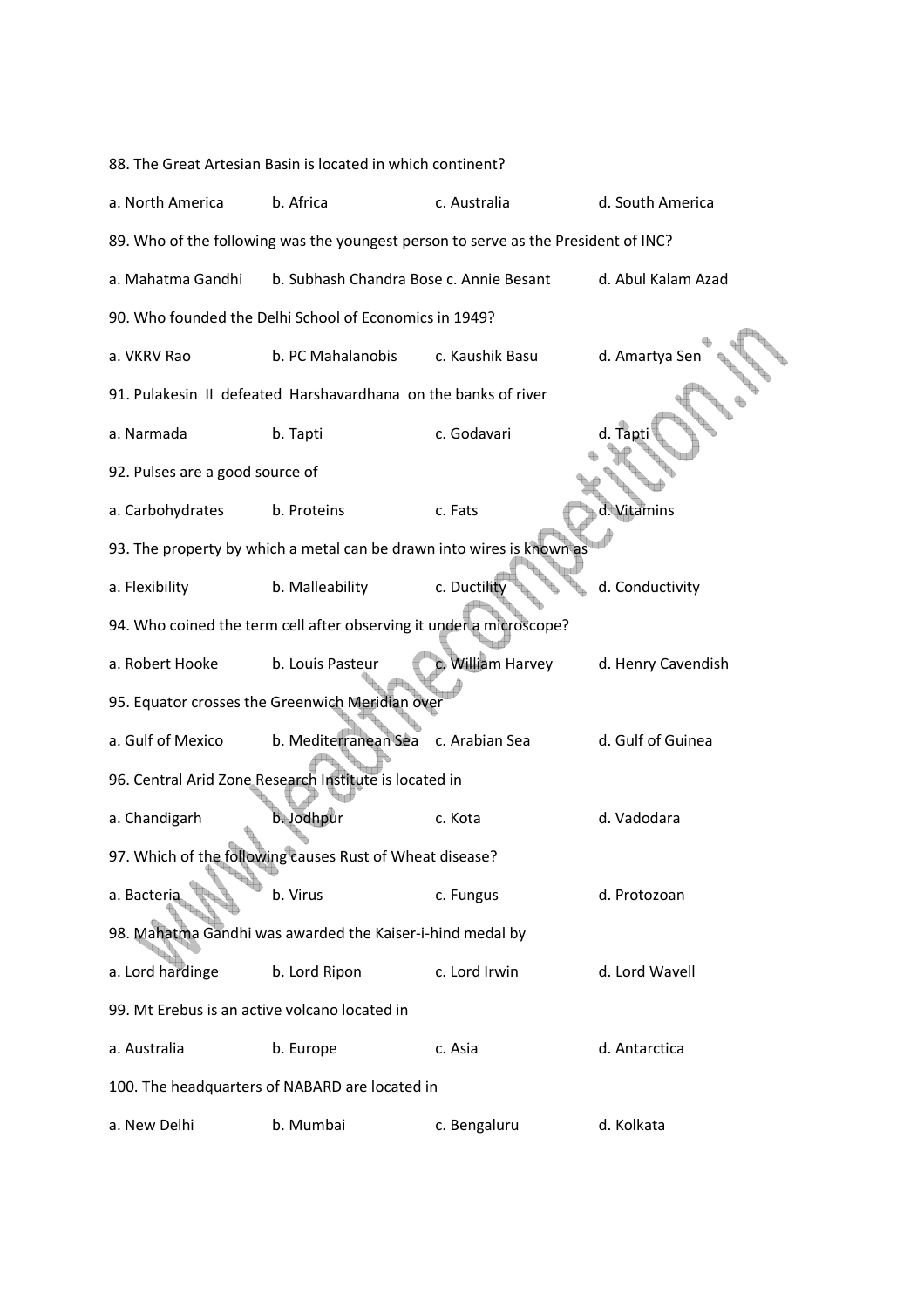101. Which organisation gives the Crystal Award?

| a. UNESCO                   |                                                                                     | b. World Economic Forum |                   |
|-----------------------------|-------------------------------------------------------------------------------------|-------------------------|-------------------|
| c. World Trade Organisation |                                                                                     | d. ASEAN                |                   |
|                             | 102. Which scientist created the system of binomial nomenclature for living beings? |                         |                   |
| a. Carl Linnaeus            | b. Gregor Mendel                                                                    | c. Georges Cuvier       | d. Aristotle      |
|                             | 103. In which city is the National Institute of Nutrition located?                  |                         |                   |
| a. Lucknow                  | b. Chennai                                                                          | c. Bengaluru            | d. Hyderabad      |
|                             | 104. Who became the first Chairman of State Bank of India in 1935?                  |                         |                   |
| a. John Mathai              | b. CD Deshmukh                                                                      | c. OP Bhatt             | d. VKRV Rao       |
|                             | 105. Who of the following has won the most number of Grand Slam titles till date?   |                         |                   |
| a. Rafael Nadal             | b. Novak Djokovic                                                                   | c. Roger Federer        | d. Pete Sampras   |
|                             | 106. In which city is the Survarna Vidhan Soudha of Karnataka located?              |                         |                   |
| a. Mysore                   | b. Mangalore                                                                        | c. Belagav              | d. Dharwad        |
|                             | 107. Pt Calimere Wildlife sanctuary is located in                                   |                         |                   |
| a. Tamil Nadu               | b. Kerala                                                                           | c. Puducherry           | d. Andhra Pradesh |
|                             | 108. Amoghavarsha belonged to which dynasty?                                        |                         |                   |
| a. Chola                    | b. Pallava                                                                          | c. Chalukya             | d. Rashtrakuta    |
|                             | 109. Which State is the largest producer of cassava in India?                       |                         |                   |
| a. Karnataka                | b. Telangana                                                                        | c. Kerala               | d. Tamil Nadu     |
|                             | 110. Horizontal transport of heat is termed as -                                    |                         |                   |
| a. Convection               | b. Advection                                                                        | c. Conduction           | d. Radiation      |
|                             | 111. Which organ in human throat helps produce sounds?                              |                         |                   |
| a. Larynx                   | b. Syrinx                                                                           | c. Tonsils              | d. Palate         |
|                             | 112. Protium is an isotope of which element?                                        |                         |                   |
| a. Carbon                   | b. Uranium                                                                          | c. Hydrogen             | d. Helium         |
|                             |                                                                                     |                         |                   |

113. Indian School of Mines is located in –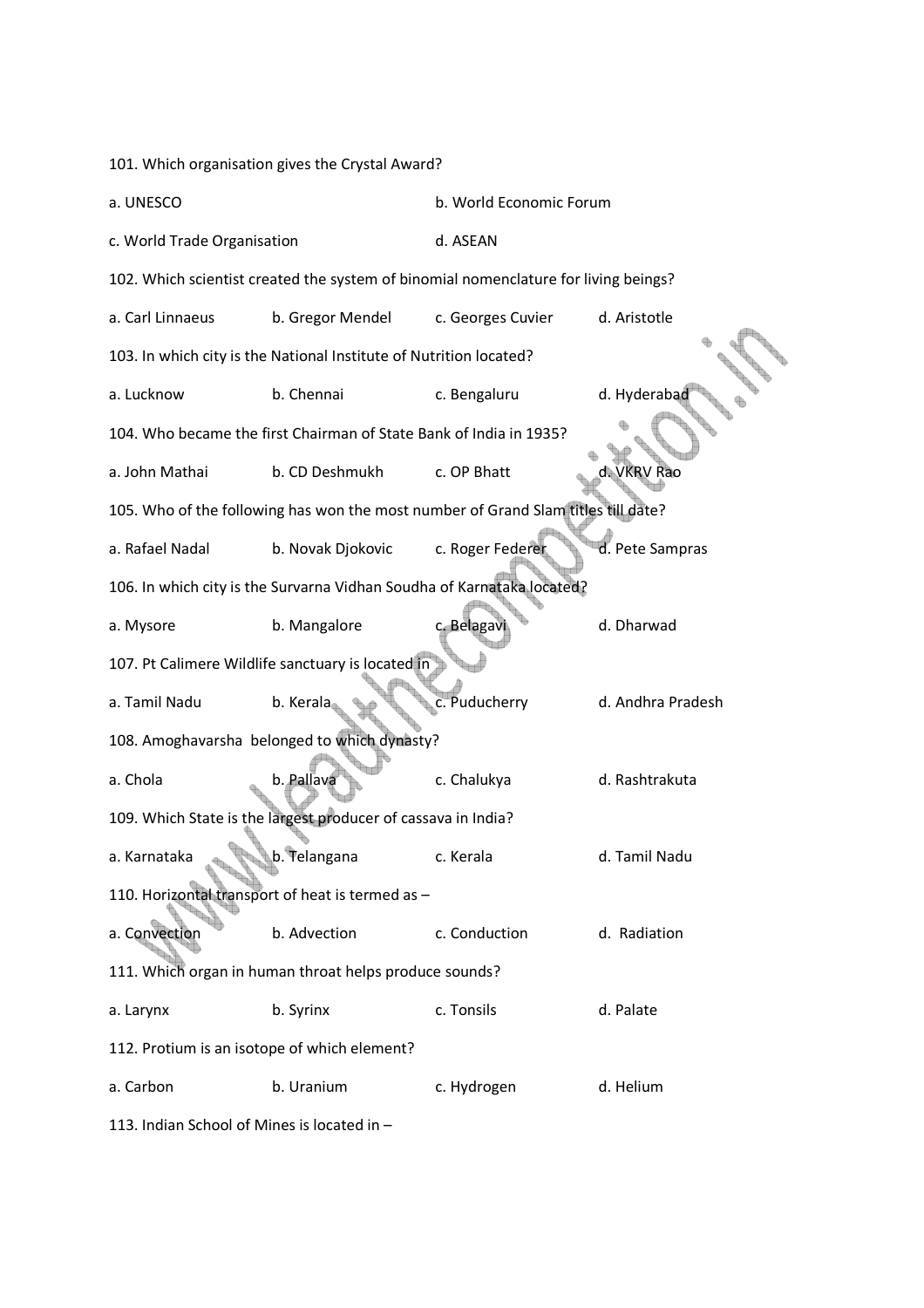| a. Dhanbad                          | b. Ranchi                                                                                     | c. Bhubaneswar    | d. Hasan                                                                                           |
|-------------------------------------|-----------------------------------------------------------------------------------------------|-------------------|----------------------------------------------------------------------------------------------------|
|                                     | 114. Which Indian President was once ambassador to the USA?                                   |                   |                                                                                                    |
| a. Dr. S Radhakrishnan              | b. VV Giri                                                                                    | c. R Venkataraman | d. KR Narayanan                                                                                    |
| 115. What is shape of an amoeba?    |                                                                                               |                   |                                                                                                    |
| a. Spherica                         | b. Elongated                                                                                  | c. Spiral         | d. No definite shape                                                                               |
|                                     | 116. The plant which produces bisexual flowers is -                                           |                   |                                                                                                    |
| a. Papaya                           | b. Cucumber                                                                                   | c. Rose           | d. Corn                                                                                            |
|                                     |                                                                                               |                   | 117. Who of the following killed herself in the face of imminent defeat against the Mughal forces? |
| a. Rani Rudramma                    | b. Chand Bibi                                                                                 | c. Rani Durgawati | d. Devi Ahilyabai Holkar                                                                           |
|                                     | 118. Which of the following national parks is famous for most number of geysers in the world? |                   |                                                                                                    |
| a. Iguazu                           | b. Yellowstone                                                                                | c. Serengeti      | d. Yosemite                                                                                        |
|                                     | 119. Which Pallava ruler defeated Pulakesin II?                                               |                   |                                                                                                    |
|                                     | a. Mahendravarman I b. Narasimhavarman I                                                      | c. Rajasimha      | d. Nandivarman III                                                                                 |
|                                     | 120. Which of the following should be stored in water?                                        |                   |                                                                                                    |
| a. Sodium                           | b. Potassium                                                                                  | c. Phosphorus     | d. Mercury                                                                                         |
|                                     | 121. Who was the first Attorney General of India?                                             |                   |                                                                                                    |
| a. Harilal Kania                    | b. GV Mavalankar                                                                              | c. MC Setalvad    | d. John Mathai                                                                                     |
|                                     | 122. Regional Rural Banks were established in the year -                                      |                   |                                                                                                    |
| a. 1969                             | b. 1972                                                                                       | c. 1973           | d. 1975                                                                                            |
|                                     | 123. Tarain, the place of battles fought by Prithviraj Chauhan is located in -                |                   |                                                                                                    |
| a. Haryana                          | b. Punjab                                                                                     | c. Rajasthan      | d. Pakistan                                                                                        |
|                                     | 124. Indian Institute of Science Education and Research is not located at -                   |                   |                                                                                                    |
| a. Pune                             | b. Vadodara                                                                                   | c. Mohali         | d. Bhopal                                                                                          |
| 125. Whitley Awards are given for - |                                                                                               |                   |                                                                                                    |
| a. Nature Conservation b. Music     |                                                                                               |                   | c. Women's Empowerment d. Scientific Research                                                      |
|                                     | 126. The authorised capital of a Regional Rural Bank as per RRB Act, 1976 is -                |                   |                                                                                                    |
|                                     |                                                                                               |                   |                                                                                                    |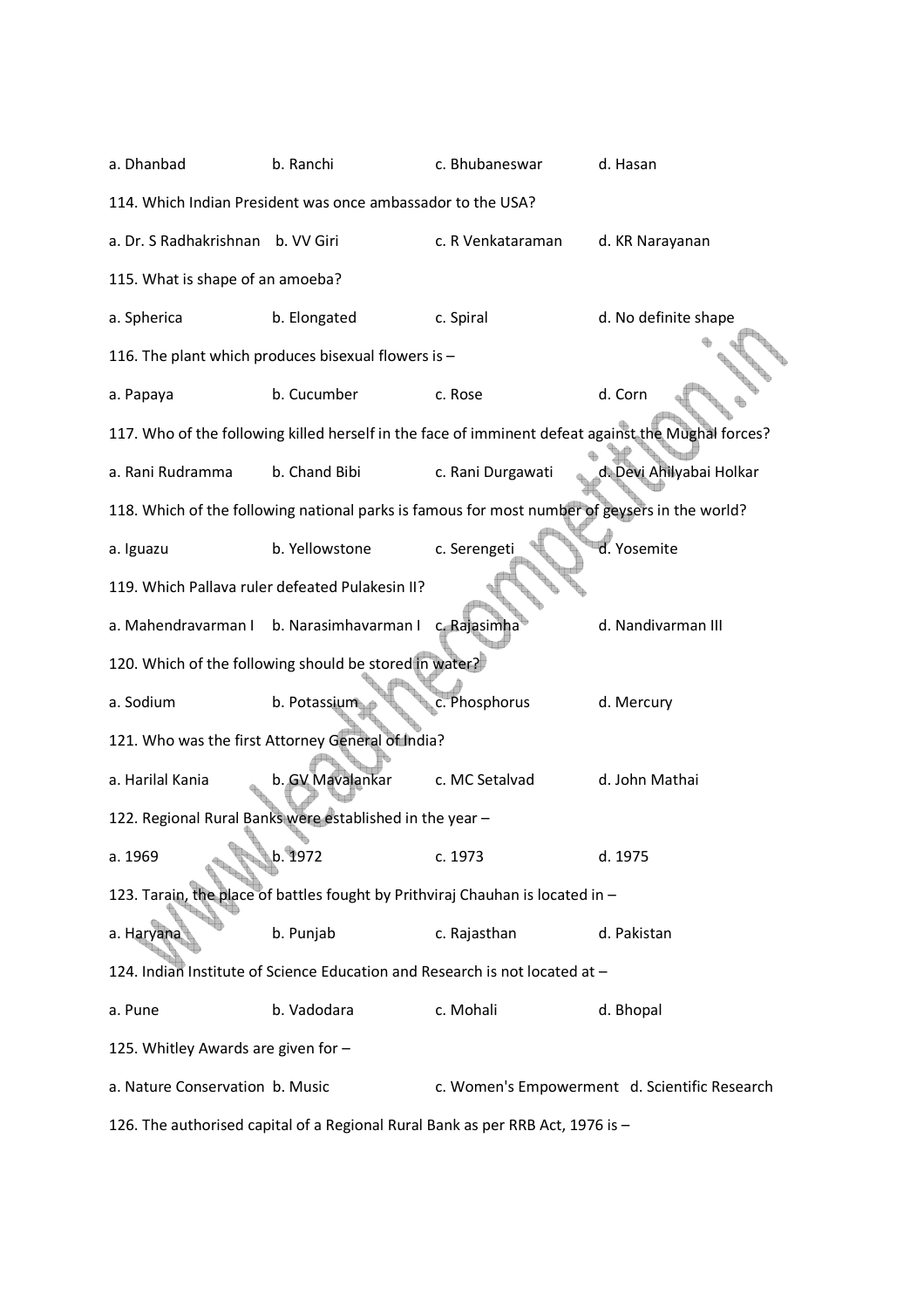| a. 100 crores                              | b. 500 crores                                                                          | c. 1000 crores               | d. 2000 crores    |
|--------------------------------------------|----------------------------------------------------------------------------------------|------------------------------|-------------------|
|                                            | 127. The first university for women in India, the SNDT University was established by - |                              |                   |
| a. Dhondo Keshav Karve b. Jyotiba Phule    |                                                                                        | c. Vinobha Bhave             | d. Bhagwan Das    |
|                                            | 128. In which lake is the President Trophy Boat Race held in Kerala?                   |                              |                   |
| a. Vembanad                                | b. Ashtamudi                                                                           | c. Punnamada                 | d. Kallada river  |
|                                            | 129. Guantanamo Bay of the United States is located on the same island as -            |                              |                   |
| a. Barabados                               | b. Bahamas                                                                             | c. Cuba                      | d. Haiti          |
|                                            | 130. How many cells does an egg of a hen consist of?                                   |                              |                   |
| a. One                                     | b. One hundred                                                                         | c. One lakh                  | d. One million    |
|                                            | 131. Sandy, clayey and loamy soil is a classification based on -                       |                              |                   |
| a. Colour of soil                          |                                                                                        | b. Acidity of soil           |                   |
| c. Particle composition of soil            |                                                                                        | d. Moisture content of soil  |                   |
|                                            | 132. If the distance time graph is a straight line the object is moving -              |                              |                   |
|                                            | a. With constant speed b. With variable speed c. With variable acceleration            |                              | d. Intermittently |
|                                            | 133. In which state are the Barabar caves located?                                     |                              |                   |
| a. Madhya Pradesh                          | b. Maharashtra                                                                         | c. Odisha                    | d. Bihar          |
| 134. Naphthalene balls are obtained from - |                                                                                        |                              |                   |
| a. Coal                                    | b. Petroleum                                                                           | c. Plants                    | d. Rocks          |
|                                            | 135. Which of the following cell is long and branched?                                 |                              |                   |
| a. Muscle cel                              | b. Red blood cell                                                                      | c. White blood cell          | d. Nerve cell     |
|                                            | 136. Mahatma Gandhi returned the Kaiser-i-hind title in protest against -              |                              |                   |
| a. Jallianwalla Bagh incident              |                                                                                        | b. Chauri Chaura incident    |                   |
| c. Simon Commission                        |                                                                                        | d. Execution of Bhagat Singh |                   |
|                                            | 137. Which is not an Indian station in the Antarctica?                                 |                              |                   |
| a. Dakshin Gangotri                        | b. Maitri                                                                              | c. Bharti                    | d. Himadri        |
|                                            | 138. From which of these does the Ozone layer protect us?                              |                              |                   |